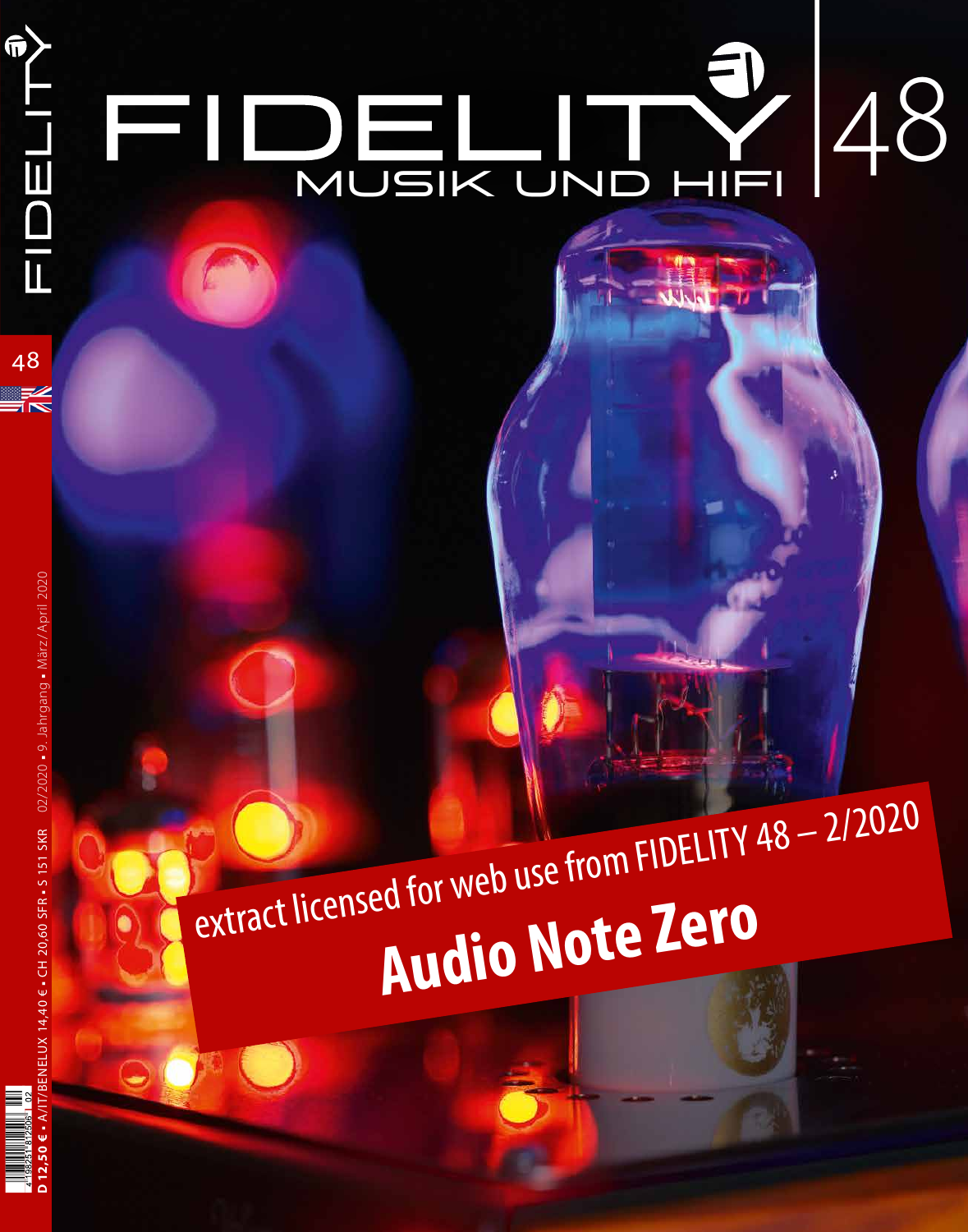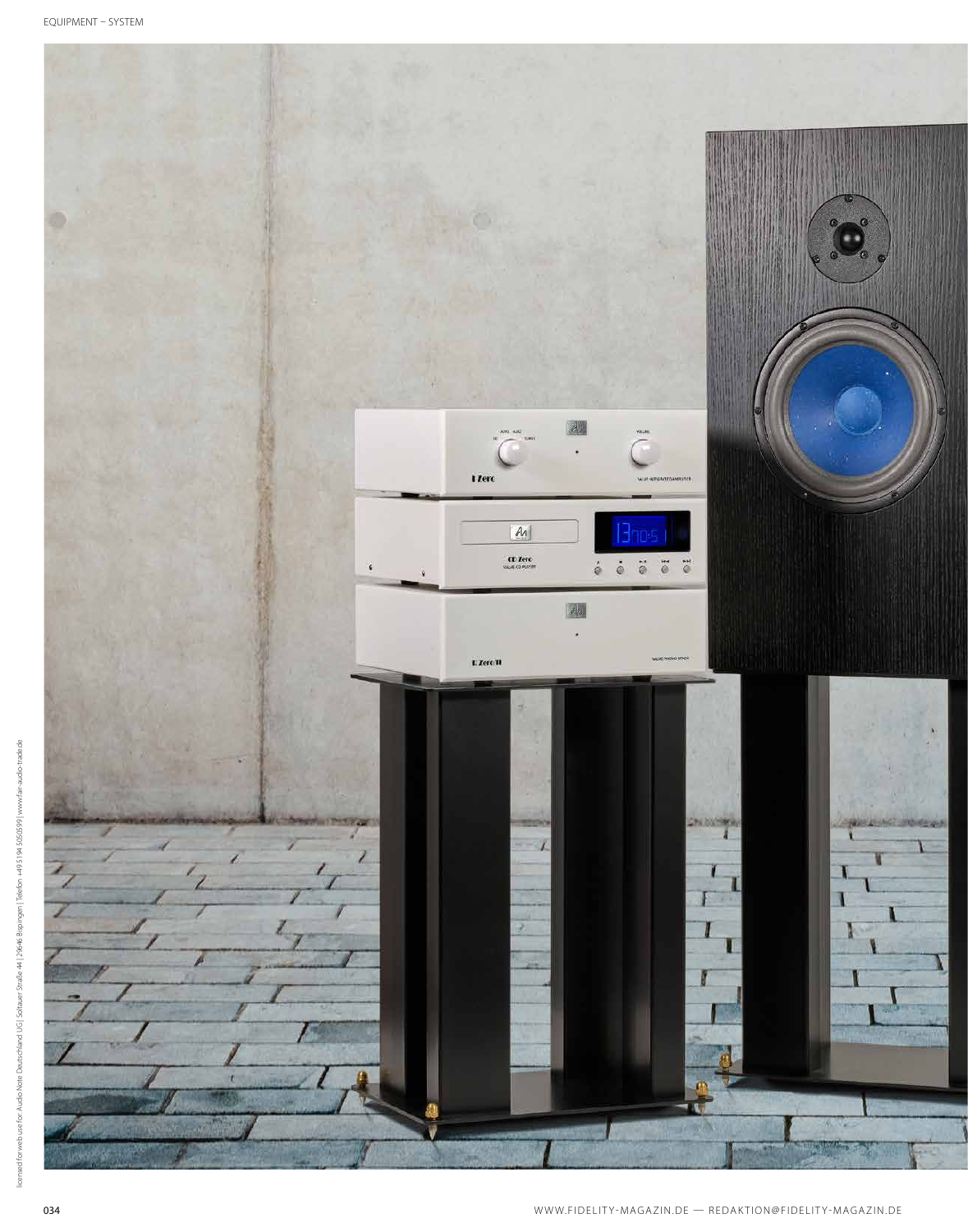Audio Note Zero



Small boxes that emit big sounds: That's the basic idea behind the Zero chain, which aims to offer an affordable entry into Audio Note's world (of valves).

 "Aren't they cute!" exclaimed an opera singer acquaintance of mine, only just in her early twenties, which says a great deal about about the high WAF rating inherent in Audio Note UK 's entry-level equipment. WAF? Well, ahem, "wife acceptance factor"—in many cases, the ladies have been known to have different tastes. And those more than man-sized loudspeakers, the power amps with the dimensions of a child's coffin, which outdo others in bringing quality sounds to your living room at home, don't necessarily appeal to the female eye. But valve specialist Audio Note UK has developed a series that's different: the Zero. No trace of equipment as tall as a tree. The CD Zero disc player, R Zero/II MM phono stage, and I Zero integrated amplifier all appear in that stylish, living-room-compatible, half-size format very much en vogue around here in the 1980s.

My test system is white, by the way. No boring silver, no standard black—just pure wedding dress white. So high-gloss as only a carefully finished plastic surface can be.

Simplicity lies at the heart of the Zeros' design: A seamlessly integrated red LED on/off indicator light is all that adorns the front of the phono amp. This light is joined by an input selector and volume control button on the amplifier. While the finger-caressing buttons on the black version gleam in a contrasting resplendent gold, my stack carries on with the theme of white. Lending a dash of color to the CD player, and not just to its exterior, the pleasantly large and therefore easily readable display is bright blue while key controls appear in brushed aluminum. These parts enable the cute little digital player, whose centerpiece features a valve output stage with a 6111WA dual triode, to be operated even when the less than dazzlingly designed dark gray plastic remote-control unit, which falls short of looking at all premium, happens not to be at hand.

At any rate, these compact units from the UK that were devised in the Baltic states (see also our interview below) impressed me. Perhaps that's because my first ▶

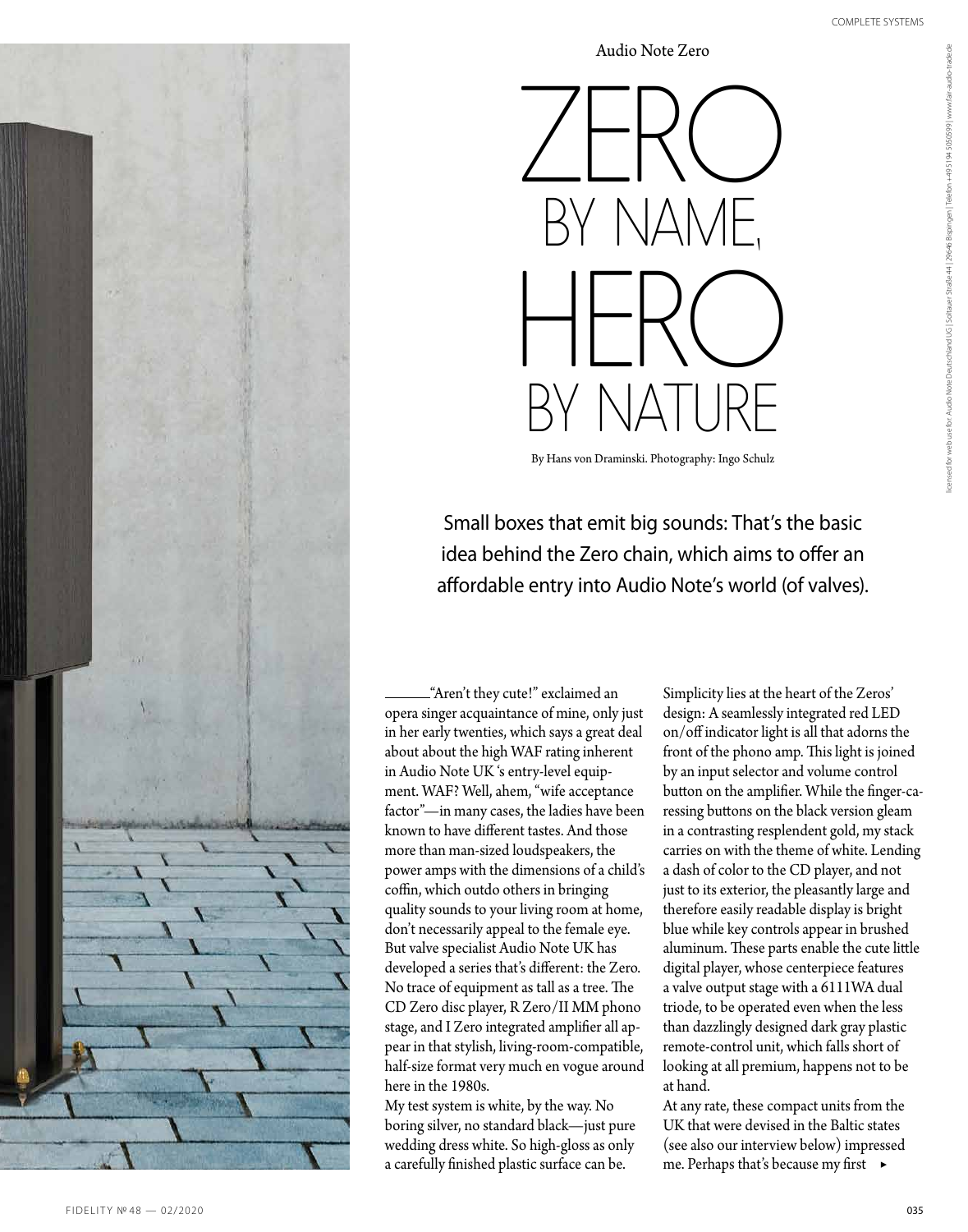Puristic? Certainly not - that's all you need to be able to enjoy music at the highest level. The actual features are to be found on the inside of these three Zeros: no-compromise Audio Note technology at affordable prices.

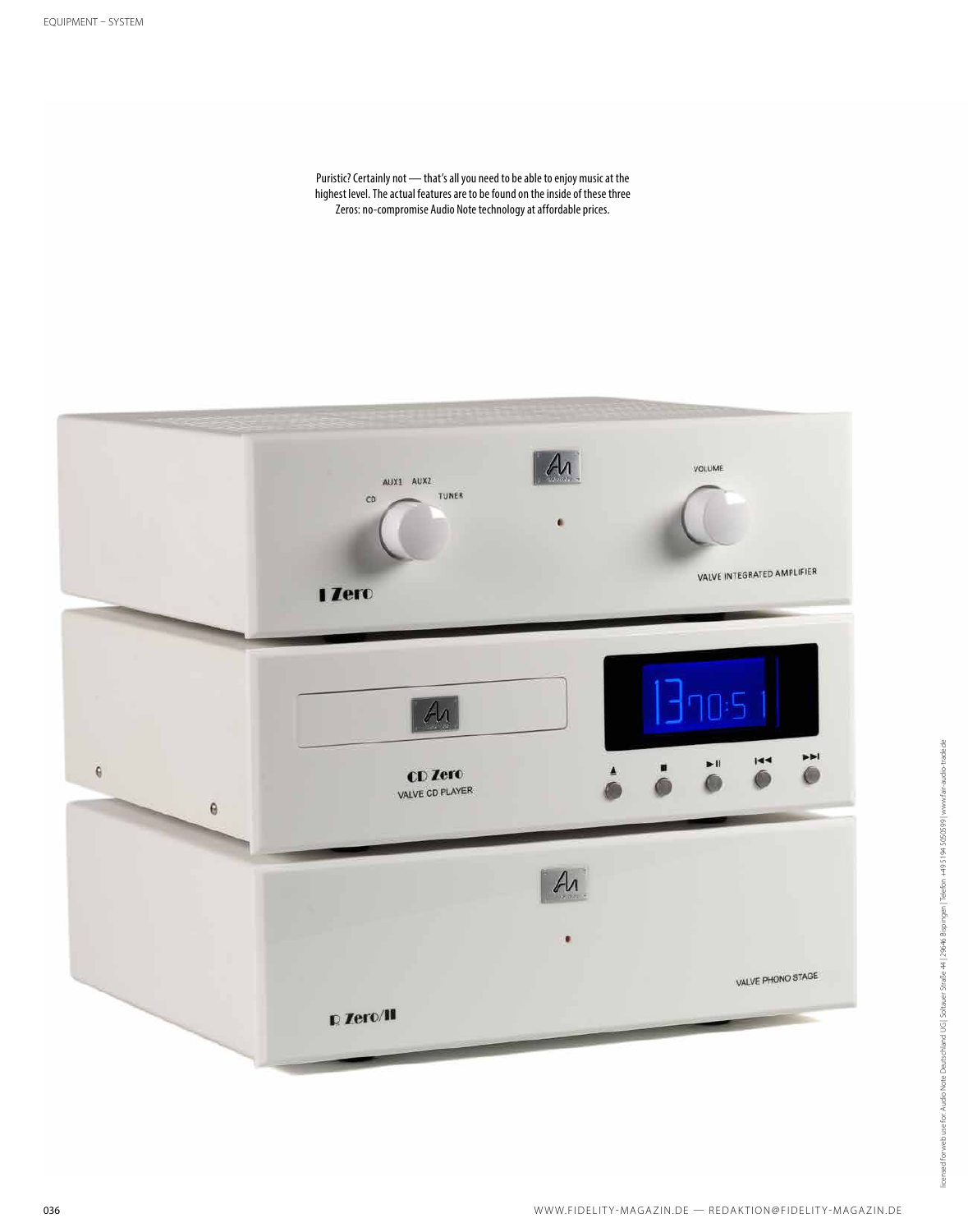

serious piece of hi-fi equipment, bought with money I received as confirmation gifts, was a cassette deck from Grundig's now legendary Mini series. Years later, I added the matching tuner and pre-/power amp combination to that MCF 100. Provided the capacitors got a rejuvenation treatment from time to time, the miniature system definitely produces a very decent sound, even by today's standards. Still, it wouldn't stand a chance against Audio Note's 2019 valve electronics. And this is true despite the UK manufacturer truly holding back from engaging in a component orgy on its entry-level offering. After all, these small white cubes earn their money from a rational reduction on their insides, too. In no way do they flaunt the fact they're valve units. So forget about glass bulbs warmly glowing in the dark that can end up burning your fingers badly if you don't handle them properly. In the amplifier, four ECL82s raise the line signals of the source units to a

loudspeaker-compatible level. Given the nearly eights watts per channel, the speakers attached here should be pretty efficient. Because that certainly doesn't apply to every sound transducer, Audio Note followed a logical train of thought and packed a suitable sound transducer with the pallet that arrived from Partridge Green near Brighton: The J/D Hemp is a black compact loudspeaker that rests on incredibly steady (and damn heavy) stands. And while its blue bass-midrange driver made from hemp fibers (hence the addition of "Hemp" to the name") don't make it a poser, it certainly is an eye-catcher. Now back to the electronics: The amplifier resists any attempts to operate it by remote control. The four-source input selector that satisfyingly engages when using it and the volume control that operates without a scratch are crying out to be touched and turned by hand — a pleasure given the firm feel but one that nonetheless forces you to get out of your

listening armchair from time to time. This dynamic is actually well worth the effort: What starts off quietly and gently can end up a series of real acoustic explosions, especially considering nobody believes me when I say there are only eight watts sine power per stereo channel. My female neighbors were long since subjected to a rude awakening, which I actually hadn't intended to do.

The desktop-compatible system was not primarily designed to blast dance floors with loud music, even though I can operate it at really hefty volume levels without risk to the speakers but, however, with undoubtedly considerable risk to my and others' hearing. If, for example, I let Dire Straits earn some "Money For Nothing," the stunning passage of guitar play following the ethereal intro exhibits a surprising immediacy to it that causes me to flinch, even though I've known this legendary album really well for long enough. In this respect, the valve combo is in no  $\rightarrow$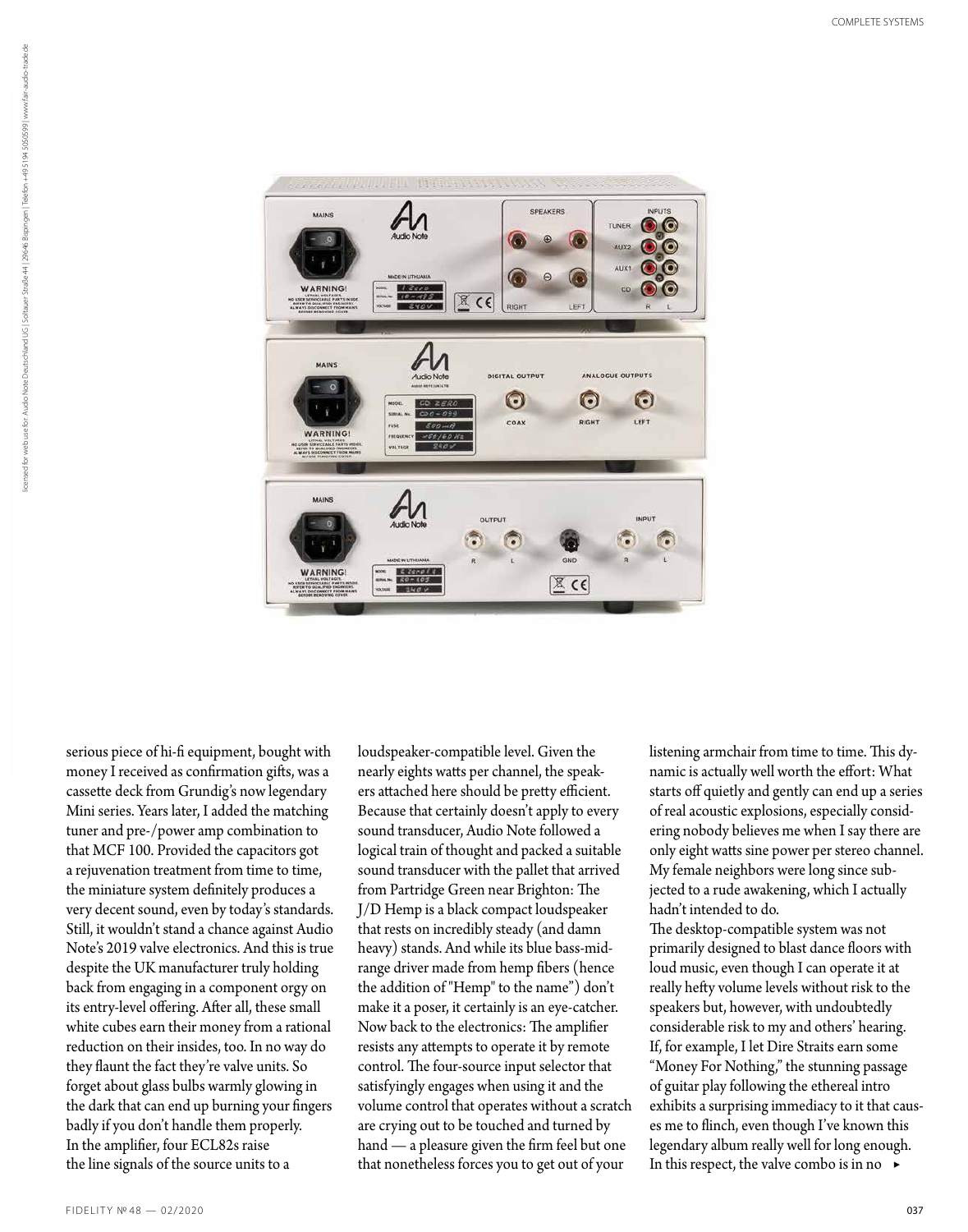

way inferior to the best transistor amplifiers. Anything else would have surprised me. After all, the specialists in Partridge Green have extensive valve design expertise that other manufacturers will still be dreaming about for decades to come and that's also clearly reflected in the successful design engineering from the Baltic states. I see the sound transducers as the most likely candidates for potential improvements with the recommendation, depending on the financial options, for a "keep it in the family" upgrade to models that offer a more powerful bass.

Just to be clear again: The Zero series currently represents the definitely most affordable opportunity for entering the Audio Note cosmos with a carefully matched audio chain. The phono amplifier can indeed "only" handle moving magnet (MM) cartridges, but it does this so really well. AN also does matching step-up amplifiers, but their price places them beyond the entry-level category. No expense was spared in terms of the Zero's sound quality, though. As you would expect, it unmistakably gravitates toward the sound of the big Audio Note combinations.

That is to say that the three Zero components working in tandem with the Hemps reliably produce a feel-good sound. If Audio Note does anything in the way of reproducible family characteristics, then these would include an immense wealth of timbre coupled with clearly defined spatial mapping and fine-tuning that fundamentally gravitates toward warmth. "Valve detritus," does not, however, stand a chance here: Voices are expressed acoustically with exactly the same precision as one would experience either with other chains (good) or live (better). That works as harmoniously with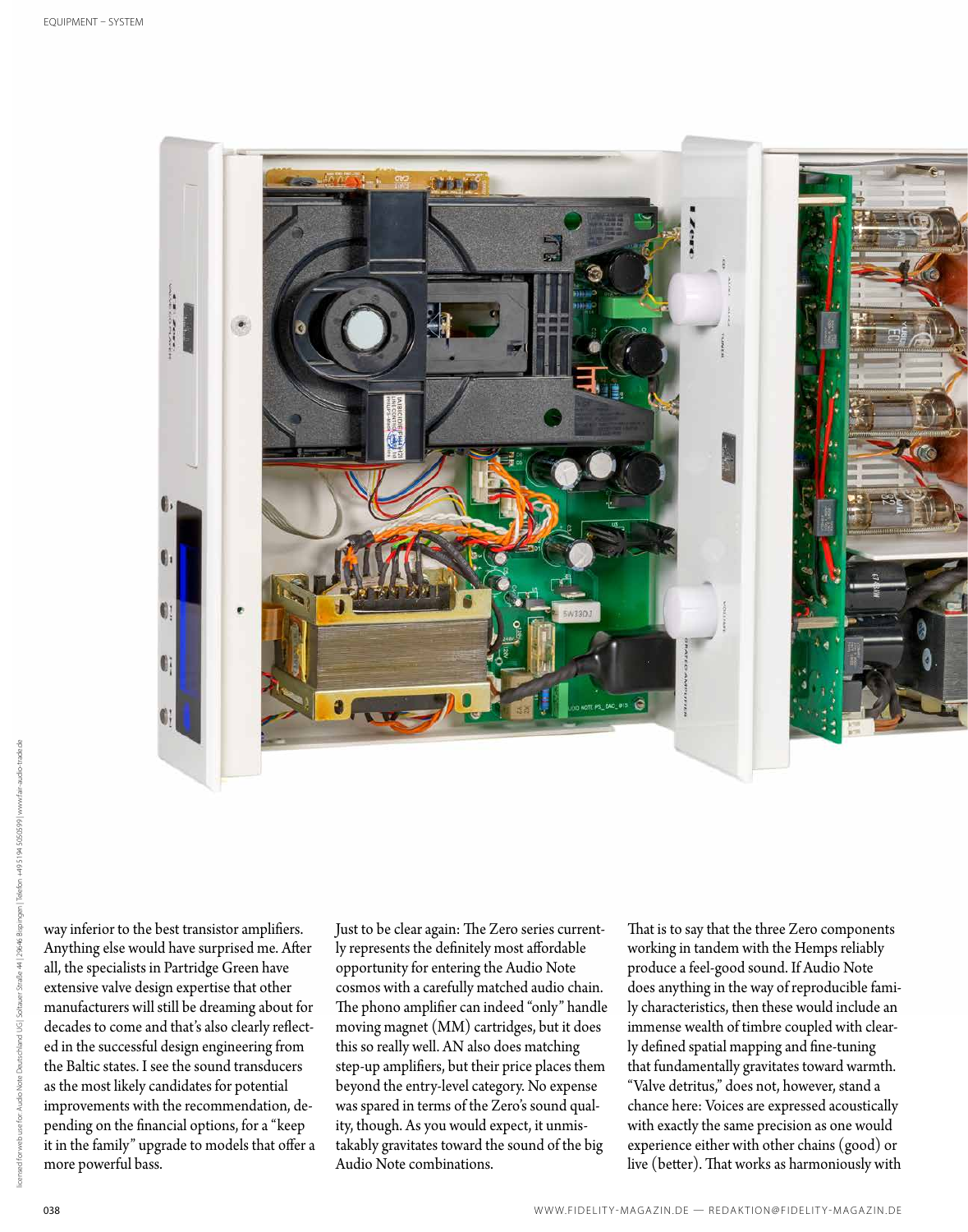

The technology and signal paths of these white-colored siblings were reduced to the bare necessities. From left to right: CD player: CD Zero, amplifier: I Zero and phono equalizer: R Zero/II

Mark Knopfler's throaty rock voice from the Dire Straits oldie album mentioned above as it does with the clear-as-a-bell soprano of the young British baroque soprano singer Rowan Pierce, who made her solo debut in 2019 by releasing a recording of a remarkable Purcell recital under the Linn Records label. As the months passed, the Zero chain became an integral part of my office and served me well not only as I listened to a broad cross-section of new CDs and albums — the Audio Note minis also make listening to vinyl a real pleasure. I know of just a few pieces of

equipment that are able to play my keyboard of emotions as perfectly, especially when it comes to listening pleasure after a day's work. Only as the small white blocks departed my home and headed toward the FIDELITY photo studio did I come to realize that other audio chains take a considerably more analytical approach to the reproduction of preserved sound events. More honesty may well prevail as far as other amplifiers, CD players, and phonostages are concerned. But the question is only this: Do I actually want to ultimately have the inadequacies and

faults of a recording shoved under my nose every time I listen to it? The scintillating tonal splendor of Gustav Mahler's Eighth Symphony performed by the Hesse Broadcasting Symphony conducted by Eliahu Inbal (Denon), the emotion-stirring presence of José Carreras and Dame Kiri Te Kanawa as they let their world-class voices shine through in their performance of Tony and Maria in Leonard Bernstein's *West Side Story* (Deutsche Grammophon), and the crisp "Hoagascht" (informal folk music event) atmosphere captured on the South Tyrolean folk trio ▶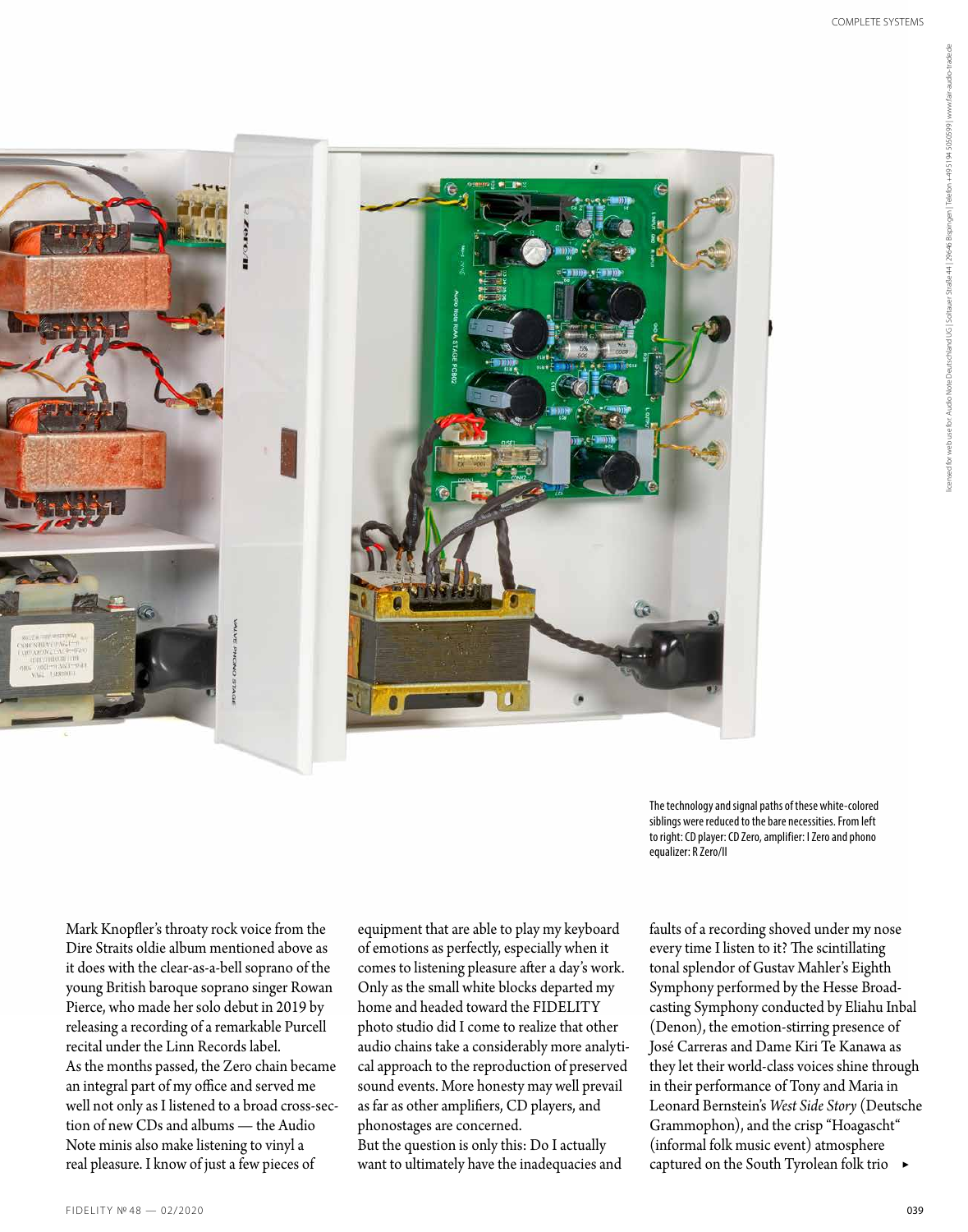



## THE ZERO SYSTEM IS SMALLER BUT NOT INFERIOR

Andy Grove, product developer at Audio Note, on the challenge of creating a premium entry-level stereo chain.

**FIDELITY: The Zero system is affordable, but certainly not "cheap," and it exhibits many of the positive qualities we've come to appreciate about Audio Note products. What does it mean for an experienced highend product designer to design an "entry-level chain" and where were cuts or compromises made?**

**Andy Grove:** To start, one should bear in mind that more budget-priced products generally feature lower profit margins and that the manufacturer hopes to sell greater quantities on the basis of the price in order to make the product line profitable. That's why manufacturing costs need to be lowered. The Zero system largely adheres to the philosophy that also characterizes the rest of the Audio Note portfolio and does this without sacrificing too much. Take

this as an example: Where things normally start getting expensive namely with the amplifier—we decided to reduce the output power. That means we could reduce the size and weight of the power amp section, which is expensive and complicated to produce. For this reason the Zero system is in many respects smaller than but not inferior to the other Audio Note products. And when the price of a component really mattered, we didn't make the decision lightly. We used a TDA1543 in the DA converter instead of a AD1685 converter IC, for example.

When a piece of equipment is sold in large quantities and it's designed to have a long product life, it doesn't only matter how the component reacts in terms of electronics and sound, it also matters that the supply of spare parts is secured and sufficient stocks for repairs and follow-up orders are available. Furthermore, the plan with the Zero system has always been to create a system in

a smaller-than-standard format — and that also has certain consequences.

**Like practically all Audio Note equipment, the Zeros are also based on valve technology. Which criteria were employed to select the valves for the "minis" and are the 6111/12WA and the ECL82 used for the amplifiers bought-in components or do you manufacture them in-house?**

As with all our products, we have taken the utmost care to use valves for the Zeros that not only produce a superb sound, but also do their jobs reliably. In the Zero system, we've used miniature valves that have military applications: The 6111WA and 6112WA "rocket" models (which, for example, have been and still are installed in guided weapons, hence the term) a have long service lives, are small, and sound excellent — and we have sufficient stocks we well. The I Zero integrated amplifier uses the ECL82 triode/pentode valve, which can

be easily purchased new on the world market. It also delivers a superb sound.

**The R Zero phono amplifier that dovetails with the chain restricts itself to processing signals from MM cartridges for high-level input purposes. What should MC users like me buy? An MC stepup transformer? Or an Audio Note preamplifier from one of the larger equipment ranges?** Of course it's possible to construct an MC phono preamplifier using valve technology. There are certain valve types and circuitry designs for that purpose. One alternative in this respect is, in fact, using a transistor circuit. But the R Zero was intentionally designed as a pure MM amplifier because we assume it's used in conjunction with cartridges, as featured in Audio Note's IQ range. Of course, it's up to every Zero owner to decide whether he or she wants to buy an MC step-up transformer from one of our larger ranges. If your budget is very tight, then the transistor solution does the job, too. ■